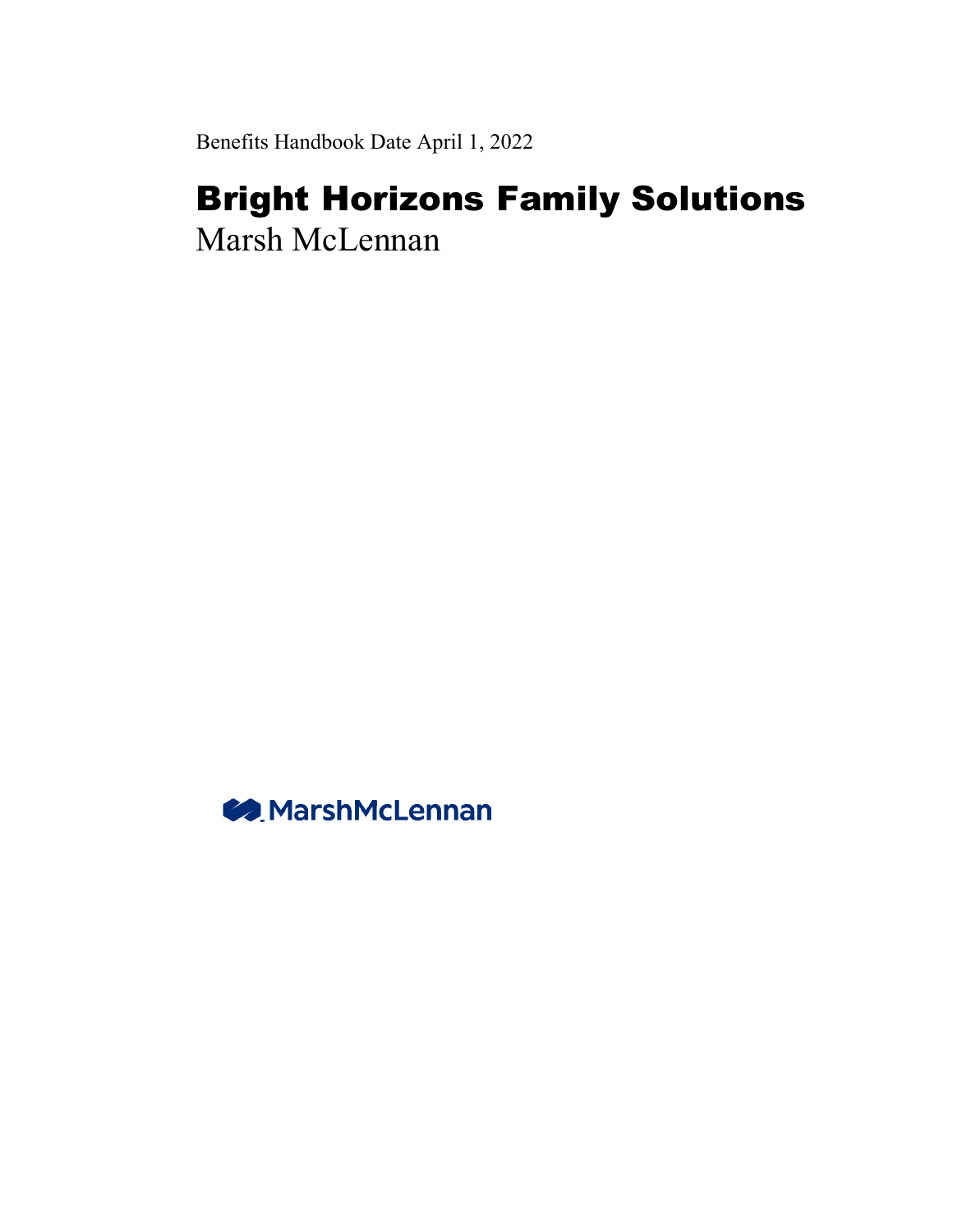# Bright Horizons Family Solutions

*With the constant demands we face each day, it can sometimes be difficult to balance our work and home lives. Bright Horizons Back-Up CareTM provides access to back-up care for your children, adult, and elder family members during a lapse or breakdown in your normal care arrangements. Bright Horizons Enhanced Family SupportsTM provides you with resources to help you secure your own regular, ongoing family care by providing access to a variety of care and support programs and resources.*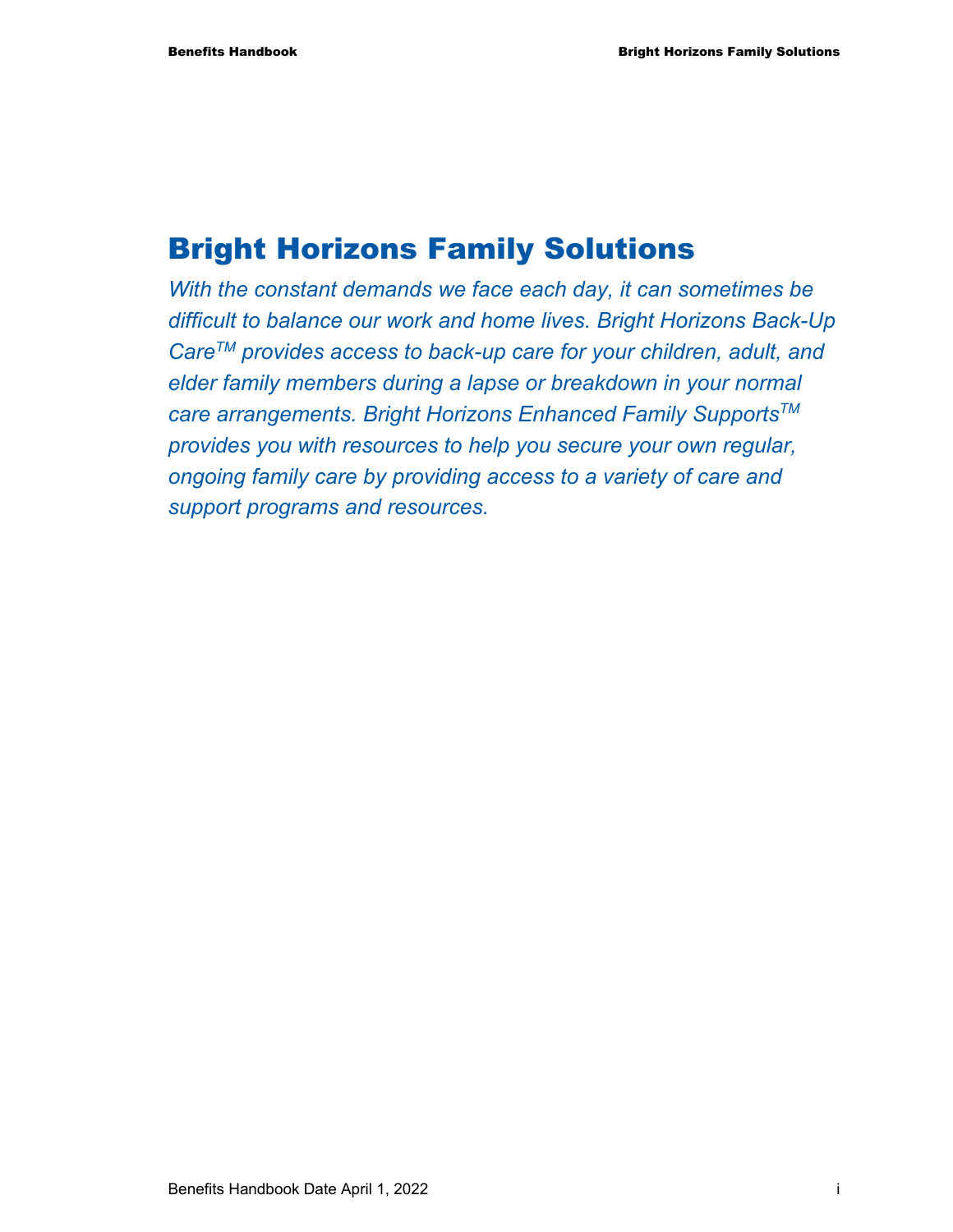## The Program at a Glance

Bright Horizons Family Solutions includes two programs, Back-Up Care and Enhanced Family Supports. Bright Horizons Back-Up Care offers a network of quality care resources when you need to be at work and your regular child or adult/elder care arrangement is temporarily unavailable. Bright Horizons Enhanced Family Supports provides a variety of care and education resources and discounts to help you self-source ongoing, regular care. The chart below contains some important program features. For more information, see "How the Program Works" on page 5.

| <b>Program</b><br><b>Feature</b>                                                 | <b>Highlights</b>                                                                                                                                                                                                                                                                                                                                                                                                                                                                                                                                                                                                                                                                                                                                                                                                                                                                            |
|----------------------------------------------------------------------------------|----------------------------------------------------------------------------------------------------------------------------------------------------------------------------------------------------------------------------------------------------------------------------------------------------------------------------------------------------------------------------------------------------------------------------------------------------------------------------------------------------------------------------------------------------------------------------------------------------------------------------------------------------------------------------------------------------------------------------------------------------------------------------------------------------------------------------------------------------------------------------------------------|
| How the Back-Up<br><b>Care Program</b><br><b>Works</b>                           | You have access to the following back-up care programs - center-based<br>u,<br>child care; in-home child care (well and mildly ill); in-home adult/elder<br>care.<br>A care consultant can assist you 24/7 in finding the care arrangement<br>×<br>that will best meet your needs, and all resources can also be accessed<br>online.<br>Up to 15 days of back-up care per calendar year.<br>ш<br>See "How the Program Works" on page 5 for details.<br>×                                                                                                                                                                                                                                                                                                                                                                                                                                     |
| <b>How the Enhanced</b><br><b>Family Supports</b><br><b>Program Works</b>        | Enhanced Family Supports is available to help you find and secure<br>ш<br>ongoing, regular care through a variety of different supports such as:<br>Jump ahead on the waitlist at select Bright Horizons centers through<br>L.<br><b>Preferred Enrollment</b><br>Exclusive tuition discounts (up to 10%) on full and part time child care<br>×<br>through select network centers<br>Free premium membership to Sittercity for help find nannies, sitters,<br>×<br>learning pod support and housekeepers<br>Help finding a full time nanny through a high touch nanny placement<br>u,<br>service<br>Access to search tools, resources and needs assessments to help find<br>u,<br>elder caregivers and facilities<br>Find experienced pet sitters, dog walkers and more<br>×<br>Discounts on private or small group tutoring, enrichment classes and<br>ш<br>test prep materials and services |
| <b>Eligibility</b>                                                               | You are eligible to participate in this program if you meet the eligibility<br>ш<br>requirements set forth below.<br>See "Participating in the Program" on page 3 for details.<br>ш                                                                                                                                                                                                                                                                                                                                                                                                                                                                                                                                                                                                                                                                                                          |
| <b>Family and</b><br>Household<br><b>Member Eligibility</b><br><b>Enrollment</b> | Your family and household members can receive care services through<br>ш<br>Bright Horizons Family Solutions if they meet the program's eligibility<br>requirements.<br>See "Participating in the Program" on page 3 for details.<br>ш<br>Coverage is automatic.<br>ш                                                                                                                                                                                                                                                                                                                                                                                                                                                                                                                                                                                                                        |
|                                                                                  |                                                                                                                                                                                                                                                                                                                                                                                                                                                                                                                                                                                                                                                                                                                                                                                                                                                                                              |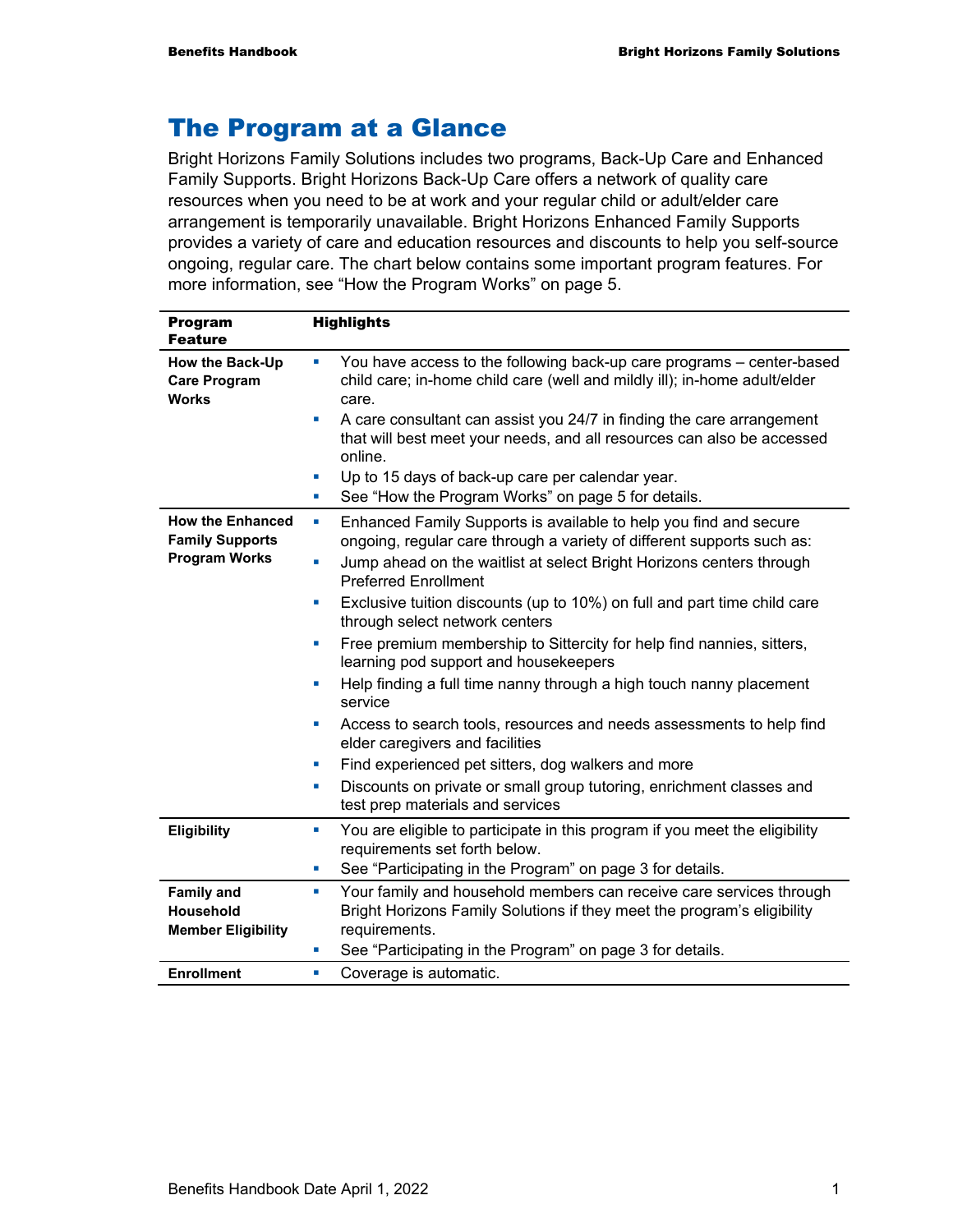| <b>Program</b><br><b>Feature</b> | <b>Highlights</b>                                                                                                                                                                                                                                                                                                                                                                                                                                                                                                                                                                                                                                                                                                                                                                                                                                                                                                                      |
|----------------------------------|----------------------------------------------------------------------------------------------------------------------------------------------------------------------------------------------------------------------------------------------------------------------------------------------------------------------------------------------------------------------------------------------------------------------------------------------------------------------------------------------------------------------------------------------------------------------------------------------------------------------------------------------------------------------------------------------------------------------------------------------------------------------------------------------------------------------------------------------------------------------------------------------------------------------------------------|
| Cost                             | There is no cost to you for registering for Back-Up Care. Registration is<br>u.<br>recommended so you are prepared in the event of a last-minute care<br>emergency.<br>Back-Up Care copays: Center-based care is \$15 per child per visit with<br>×<br>a maximum of \$25 per family per visit.<br>All in-home care services for Back-Up Care are \$6/hour (4 hour<br>u,<br>minimum and 10 hour maximum per day).<br>You are responsible for the cost of care secured through the Enhanced<br>u,<br>Family Supports program. Costs vary depending on the type of service<br>used.                                                                                                                                                                                                                                                                                                                                                       |
| Contact<br><b>Information</b>    | For more information, contact:<br>Bright Horizons Family Solutions - 24 hours a day, 7 days a week<br>Phone: +1 877 BH CARES (+1 877 242 2737)<br>Website: Go to clients.brighthorizons.com/mmc.<br>For Back-Up Care, navigate to "Reserve Back-Up Care" and click "Use It".<br>First time user, click the "Sign Up" button and enter in employer: username =<br>MMCo and employer password = 4Backup. Upon registration, create a<br>username and password.<br>For Enhanced Family Supports, navigate to "Bright Horizons Enhanced<br>Family Supports" and click "Use It" for the program support(s) that best meet<br>your needs. You will need to register with each program support offering<br>separately.<br>Once enrolled, if you wish to change coverage, where eligible, you must<br>contact the Plan Administrator.<br>Marsh McLennan does not administer this program. Bright Horizons'<br>decisions are final and binding. |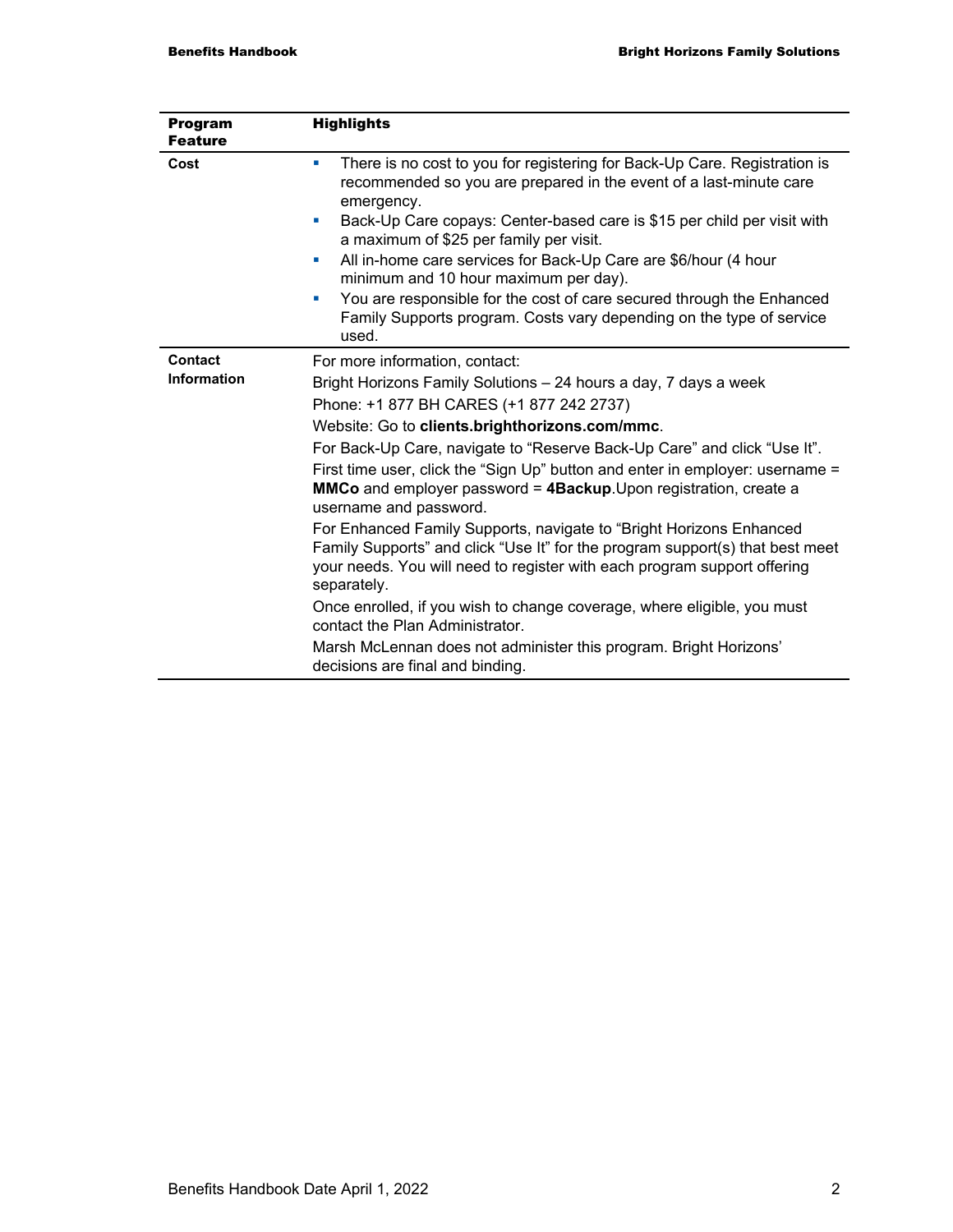# Participating in the Program

The following section provides information on how you start participating in the program.

If you are an employee of Marsh & McLennan Companies or any subsidiary or affiliate of and you meet the requirements set forth below, you become eligible on your eligibility date.

Your eligible family and household members are also covered under this program.

## Eligible Employees

To be eligible for the benefits described in this Benefits Handbook you must meet the eligibility criteria listed below.

#### *Marsh & McLennan Companies Employees (other than MMA)*

You are eligible if you are an employee classified on payroll as a US regular employee of Marsh & McLennan Companies or any subsidiary or affiliate of Marsh & McLennan Companies (other than Marsh & McLennan Agency LLC and any of its subsidiaries (MMA)).

Individuals who are classified on payroll as temporary employees, who are compensated as independent contractors or who are employed by any entity in Bermuda, Barbados or Cayman Islands are not eligible to participate.

#### *Eligible MMA Employees*

You are eligible if you are an employee classified on payroll as a US regular employee of Marsh & McLennan Agency LLC – Corporate (MMA-Corporate), Marsh & McLennan Agency LLC – Alaska (MMA-Alaska), Marsh & McLennan Agency LLC – Northeast (MMA-Northeast), Security Insurance Services of Marsh & McLennan Agency LLC or Marsh & McLennan Agency LLC, Private Client Services – National Region (MMA PCS – National).

Individuals who are classified on payroll as temporary employees or who are compensated as independent contractors are not eligible to participate.

## *Your Eligibility Date*

There is no waiting period if you are ACTIVELY-AT-WORK. Your eligibility date is the first day you are Actively-At-Work on or after your date of hire.

#### "You," "Your," and "Employee"

As used throughout this plan summary, "employee", "you" and "your" always mean:

- For Marsh & **McLennan Companies** participants: a US regular employee of Marsh & McLennan Companies or any subsidiary or affiliate of Marsh & **McLennan** Companies (other than MMA).
- For MMA participants: a US regular employee of MMA-Corporate, MMA-Alaska, Security Insurance Services of Marsh & McLennan Agency LLC or Marsh & McLennan Agency LLC, Private Client Services – National Region (MMA PCS – National).

In addition, references in this section to Marsh & McLennan Companies mean Marsh McLennan.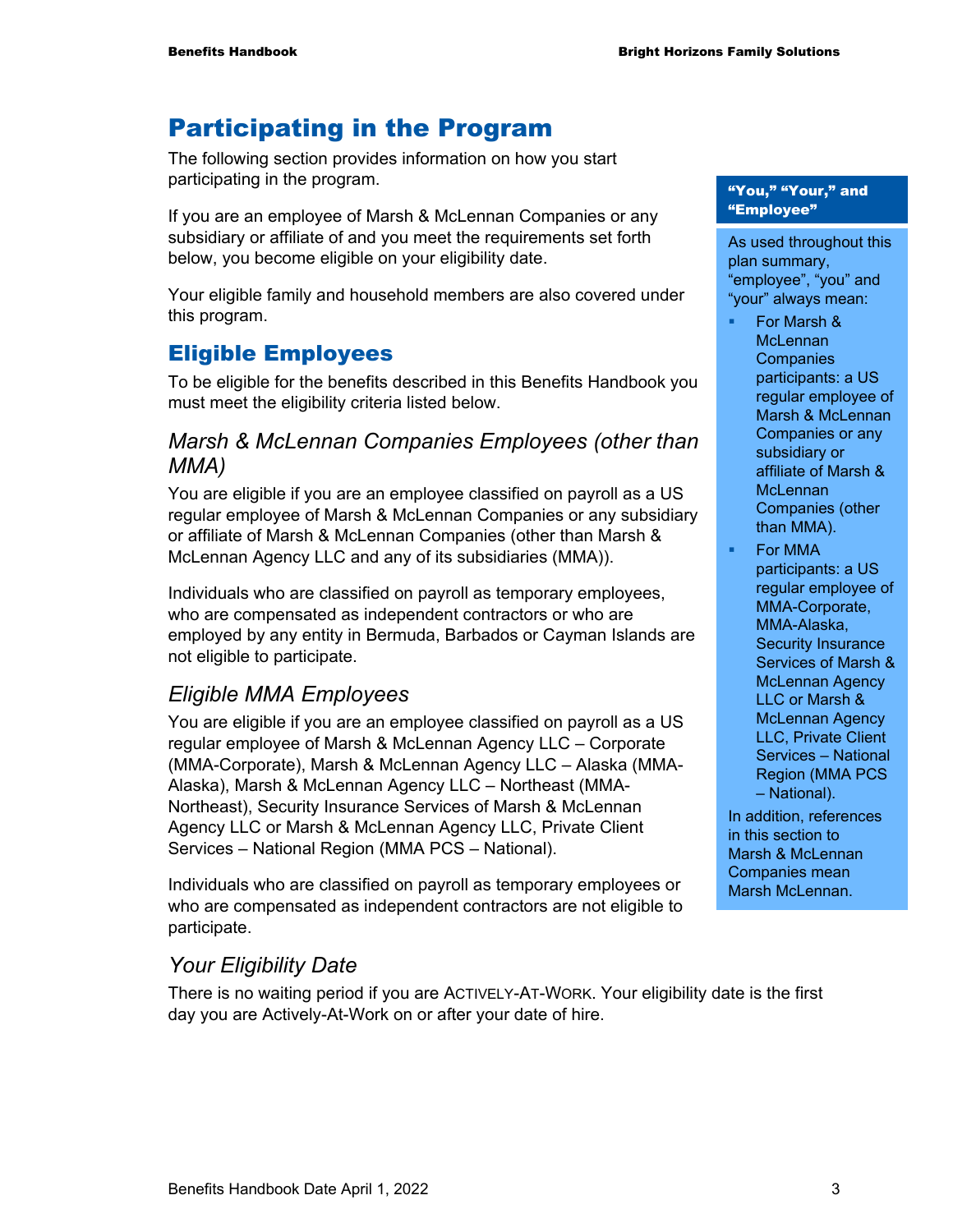## Family and Household Member Eligibility

Your family and household members can receive services through Bright Horizons Back-Up Care and Enhanced Family Supports. A family and household member is your:

- **domestic partner**
- child for whom you are the legal guardian
- child of a domestic partner
- **Example 2** legally adopted child
- **•** biological child
- **spouse**
- **stepchild**
- **•** parent or grandparent (anywhere in the US)
- spouse's parent or grandparent (anywhere in the US)
- any individual who currently resides with you and for which you are financially responsible.

#### When Coverage Starts and Ends

You are covered under this program on the later of your first day of employment or eligibility.

Coverage ends when the first of the following occurs:

- the date you no longer meet the eligibility requirements
- $\blacksquare$  the date you terminate employment
- $\blacksquare$  the date of your death
- the date the program is terminated.

#### *If I have an authorized unpaid leave of absence, does the program still provide a benefit?*

If the Company grants you an authorized unpaid leave of absence, coverage for you and your family members continues for the duration of your authorized period of leave.

#### *If I become disabled, does the program still provide a benefit?*

During a period of approved disability, your coverage will continue for you and your covered family members.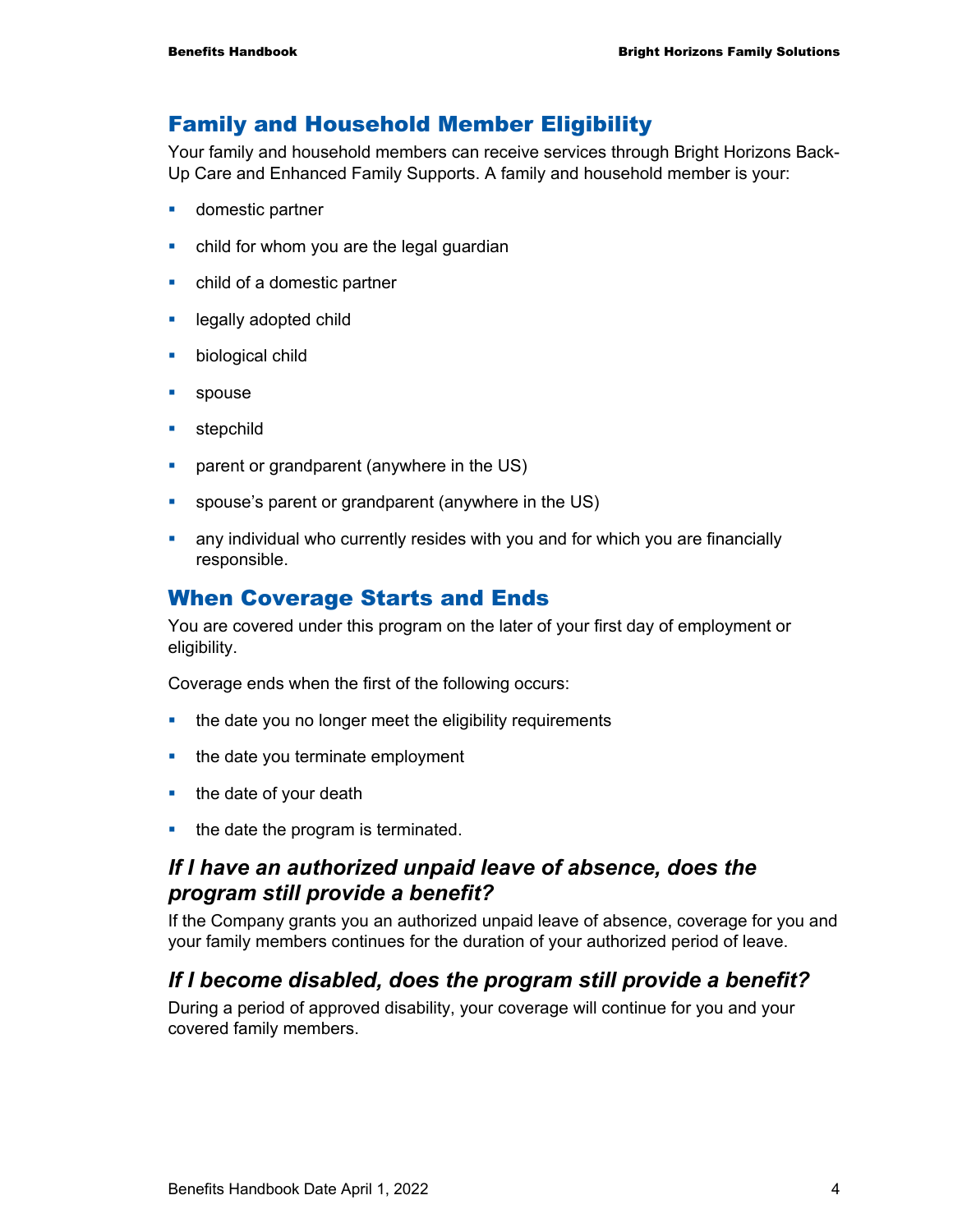#### *If I no longer satisfy the program's eligibility requirements*

Your coverage ends on the date you no longer satisfy the program's eligibility requirements. Coverage for eligible family members ends when yours does.

## Cost

There is no cost to you for registering for Back-Up Care. A copay does apply when you use back-up care. Center-based care is \$15 per child per visit with a maximum of \$25 per family per visit. All in-home care services are \$6/hour (4 hour minimum and 10 hour maximum per day). All fees are collected and retained by Bright Horizons, typically via credit card or EFT. There is no fee to register and the service co-payments are assessed only when care is actually requested and provided. Please note that cancellations made after 5:00 p.m. the business day prior to care will count as a use and all applicable copayments will apply. You can track your payments and program balances in the "My Account" section of the Bright Horizons website.

Bright Horizons Enhanced Family Supports is a suite of services, resources and discounts to help you source regular, ongoing care. You are responsible for the cost care used through these programs.

## How the Program Works

Bright Horizons Family Solutions includes two programs, Back-Up Care and Enhanced Family Supports.

Bright Horizons Back-Up Care offers temporary back-up care services to assist working families in coordinating alternative care arrangements for a child or adult/elder. Typically, the program is available to provide care for a family member so you can meet your work obligations.

You have access to 15 days of back-up care per calendar year for the following programs – and all services are available nationally:

- Center-based child care
- In-home child care
- **In-home mildly ill child care**
- **In-home adult/elder care**

For example, you can use back-up care when:

- **Your regular caregiver or stay-at-home spouse is unavailable**
- **You are transitioning between child or adult/elder care arrangements**
- **•** Your child's regular center or school is closed
- Your adult/elder relative is ill or needs temporary assistance
- **•** Your child is mildly ill at home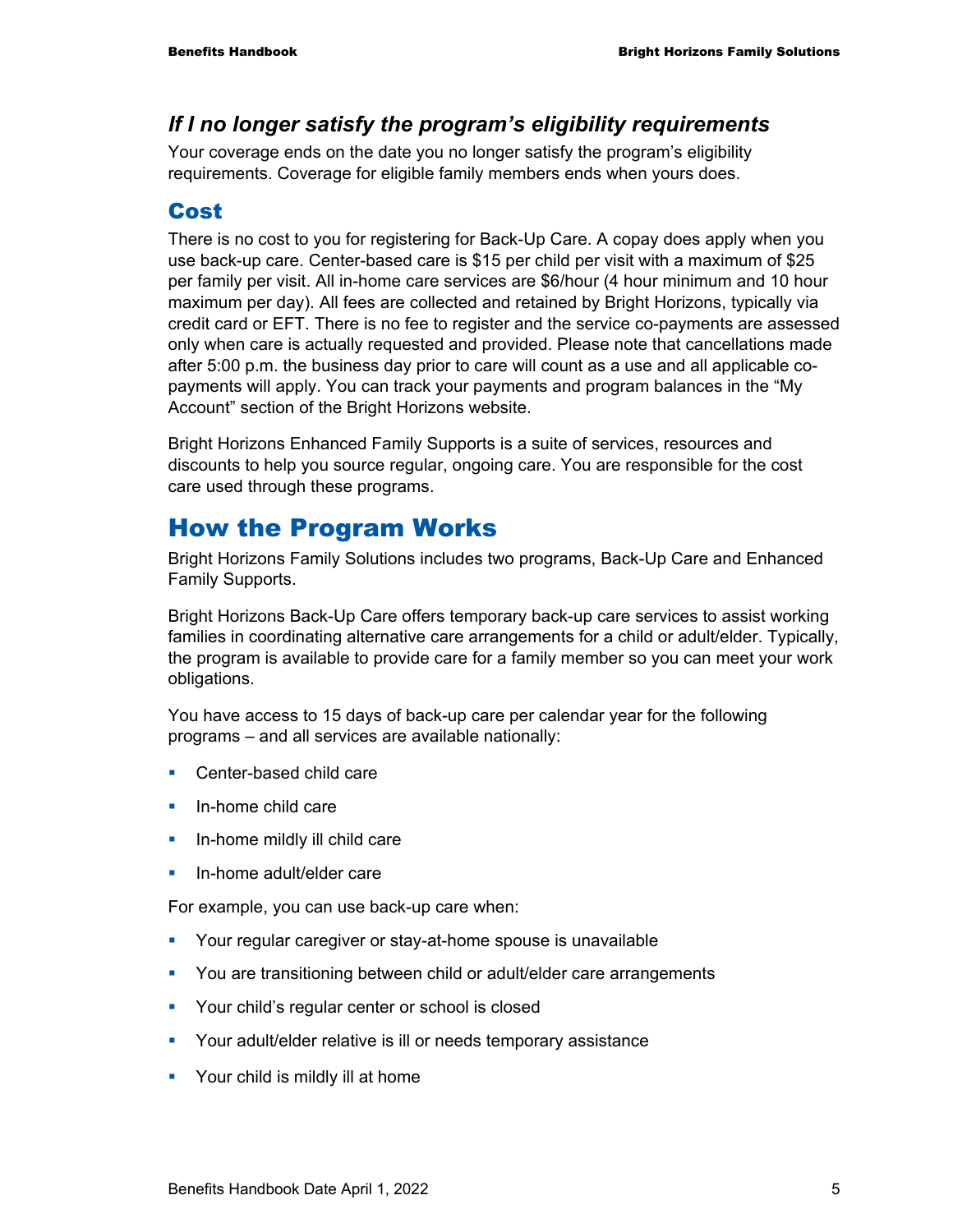You must register before using the service – either with a consultant or through the online process. Reservations for care are required and can be placed one month in advance and up to the day care is needed.

To register for back-up care, reserve care and for additional information:

- Visit backup.brighthorizons.com (First time user: employer username is MMCo and employer password is 4Backup. Upon registration, create a username and password.)
- Call +1 877 BH CARES (+1 877 242 2737) consultants are available 24/7 to assist you

Bright Horizons Enhanced Family Supports provides you with resources to help you secure your own regular, ongoing family care, including:

- **Preferred Enrollment at select Bright Horizons child care centers**
- Discounted tuition for full-time care at select partner centers in the Bright Horizons child care network
- Online, self-serve, and self-pay resources to search for and connect with:
	- − Babysitters and nannies for regular and weekend care (including children with special needs), caregivers to support remote learning or learning pods and adult and elder companion caregivers — available through Sittercity
	- − Pet sitters, dog walkers, groomers, and more available through Sittercity
	- − Elder care resources, planning, and referrals available through Years Ahead
	- − Tutoring, test prep, homework help, and online enrichment classes available through Varsity Tutors, Revolution Prep and Marco Polo
	- − Housekeepers available through Sittercity
	- − Nanny Placement services available through College Nannies
- To register for Enhanced Family supports visit clients.brighthorizons.com/mmc and scroll to Bright Horizons Enhanced Family Supports and select the program(s) that best meet your needs. You will need to register with each program support offering separately.

#### Maximum

You can receive up to 15 days of back-up care each calendar year through Bright Horizons Back-Up Care, cumulative across all services. Only 1 day of care is assessed regardless of the number of dependents cared for on any specific date. You can track your used and available care days under the "My Account" section on the Bright Horizons website.